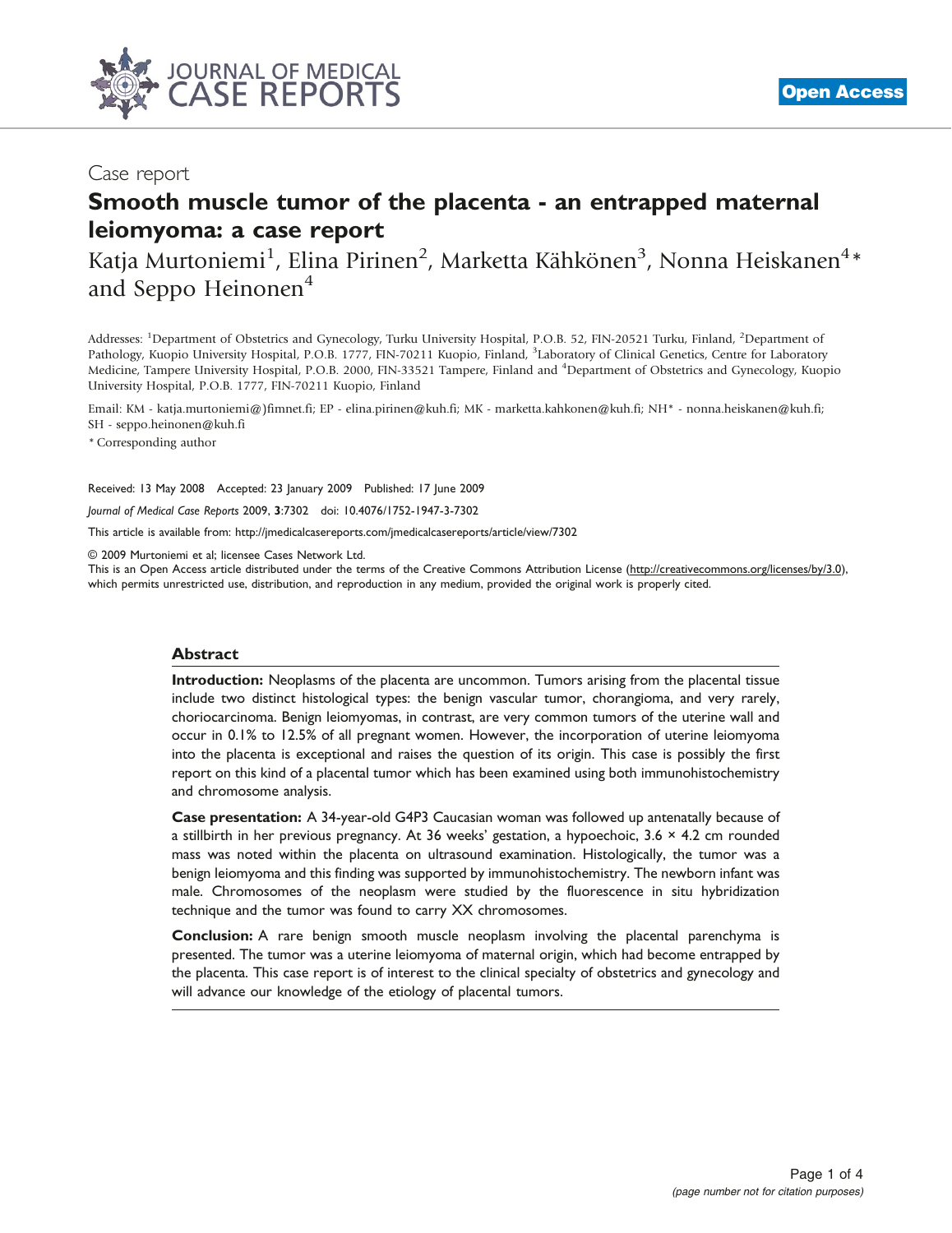#### Introduction

Neoplasms of the placenta are uncommon. Tumors arising from the placental tissue include two distinct histological types: (1) chorangioma, a benign vascular tumor; and (2) choriocarcinoma, which is exceedingly rare. Benign leiomyomas, in contrast, are very common tumors of the uterine wall and occur in 0.1% to 12.5% of all pregnant women [\[1\]](#page-3-0). However, the incorporation of a uterine leiomyoma into the placenta is exceptional and raises the question of its origin; whether the tumor is a primary placental or uterine neoplasm. A patient with a placental smooth muscle tumor that appears to be a uterine leiomyoma entrapped entirely in the placenta during its growth is presented.

#### Case presentation

A 34-year-old G4P3 Caucasian woman was followed up antenatally because of a stillbirth in her previous pregnancy. She had had mild pre-eclampsia in her first pregnancy and a Caesarean section was carried out after unsuccessful induction of labor. Her second pregnancy and delivery were uneventful. The reason for the stillbirth in her third pregnancy was found to be an umbilical cord knot.

In the pregnancy reported here, our patient had polymorphic eruption of pregnancy (PEP) from 26 weeks' gestation and had three separate courses of oral steroids. Anti-D-antibodies were also found to be increased but in quantitative analyses their concentration, however, remained low. She was hospitalized once for a short period in late pregnancy because of an abnormal fetal heart rate recording.

At 36 weeks' gestation, a hypoechoic, 3.6 × 4.2 cm rounded mass was noted within the placenta on ultrasound examination (Figure 1). An ultrasound scan with umbilical artery Doppler measurement after 28 weeks' gestation was normal and it is likely that the leiomyoma had gone unnoticed probably because no special attention had been paid to the placenta on that occasion. Another explanation could be that the leiomyoma grew very rapidly in the third trimester of pregnancy and it was too small to draw appropriate attention in earlier scans.

She had induction of labor due to worsening of PEP at 38 weeks' gestation. A viable male infant weighing 3330 g was delivered with Apgar scores of 9 at one minute and 9 at five minutes. The placenta was removed without difficulty.

A round-shaped nodule was noted on the maternal surface of the otherwise normal placenta. The size of the nodule was  $4 \times 4 \times 3$  cm. It had a pale cut surface without hemorrhage, necrosis or calcification (Figure 2).

Histologically, the nodule was composed of bundles of smooth muscle cells. Nuclei were round or oval shaped and there were no atypical features or mitotic activity ([Figure 3\)](#page-2-0). No attached myometrium was identified.

Immunohistochemistry was positive for the smooth muscle actin antigen (Neomarkers, 1:500). Factor VIII related antigen (Dako, 1:750) and CD34 (Becton-Dickinson 1:20) marked only the endothelial cells, whereas cytokeratin of low molecular weight (Becton-Dickinson, 1:20), placental alkaline phosphatase (Dako 1:20) and desmin (Biogenex, 1:50) were negative. The method used for labeling was streptavidin-biotin. The tumor cells were positive for progesterone receptors but



Figure 1. A hypoechoic,  $3.6 \times 4.2$  cm rounded mass within the placenta on ultrasound examination at 36 weeks' gestation.



Figure 2. A round-shaped nodule on the maternal surface of the otherwise normal placenta. The tumor has been separated from its original site in the placenta.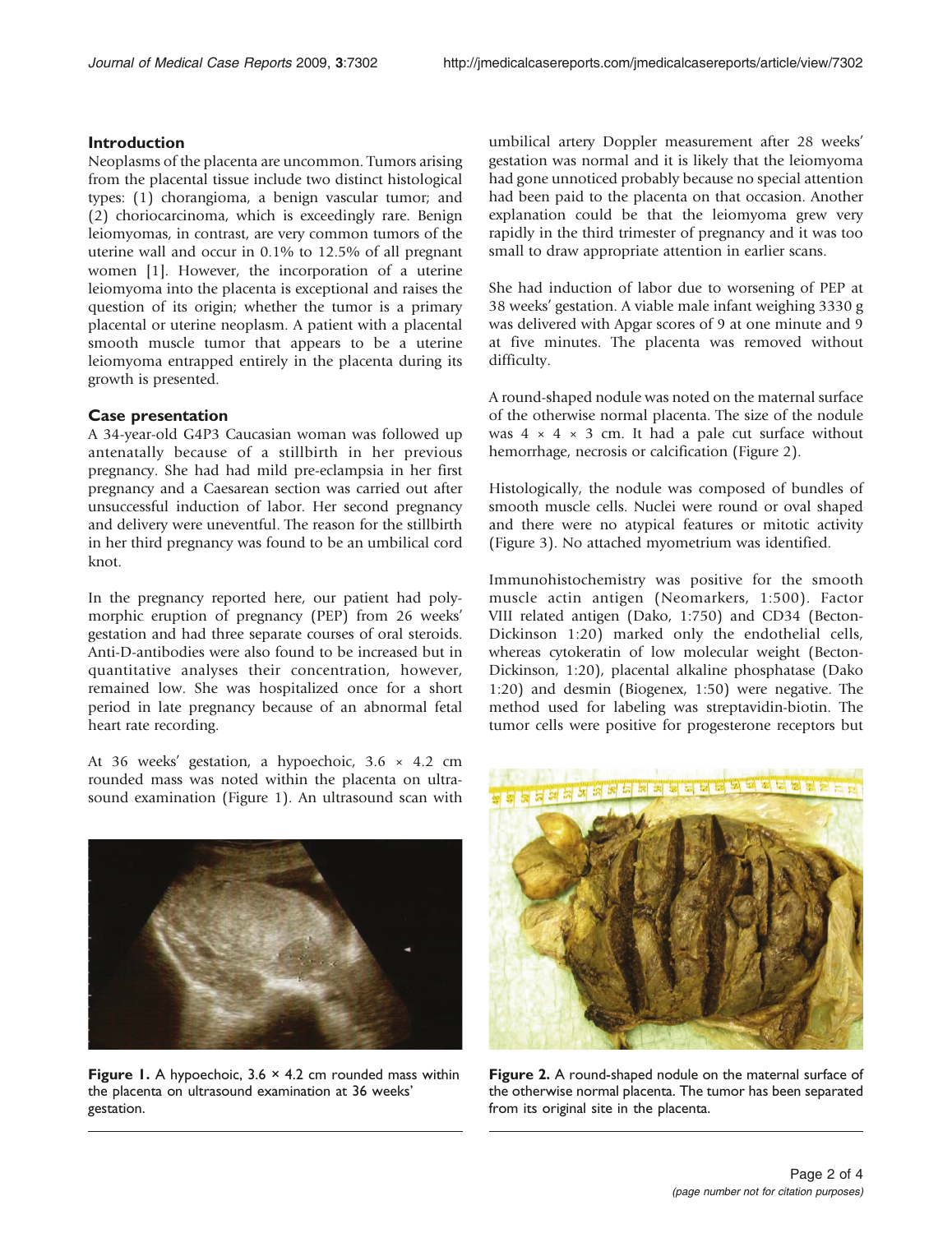<span id="page-2-0"></span>

Figure 3. Histopathological findings are typical for normal leiomyoma. No atypical features or mitotic activity are seen. Magnification ×20.

negative for estrogen receptors which is typical for leiomyomas during pregnancy [\[2\]](#page-3-0).

Chromosomes of the tumor were studied from paraffin sections by the fluorescence in situ hybridization technique with X- and Y-chromosome-specific probes and the tumor was found to carry XX chromosomes.

#### **Discussion**

Primary neoplasms of the placenta may originate from trophoblastic or mesenchymal tissues. The latter includes the most common benign vascular tumor of the placenta, the chorangioma. In the literature, three reports of malignant chorangiocarcinoma of the placenta have been published so far, but it has been suggested that chorangiomas with trophoblastic proliferation are more common than suggested by the rarity of reported cases [[3\]](#page-3-0). Neoplasms of the placenta, other than trophoblastic tumors and chorangiomas, are rare and predominantly include teratomas and metastatic maternal tumors [[4](#page-3-0),[5\]](#page-3-0). In the literature, only seven cases of hepatocellular adenomas have been reported; this is a very rare entity which has been deemed as a benign condition of uncertain histogenesis. A typical lesion, which is described as a solitary and tumor-like nodule involving the placental parenchyma, is composed of fetal-type liver tissue. There are also a few reports of metastasis of smooth muscle tumors arising from sites distant from the placenta [\[6\]](#page-3-0).

However, the tumor reported in this study did not show any features of malignancy. Primary non-vascular benign mesenchymal tumors are extremely rare; all three reported cases to date have been leiomyomas [[7-9](#page-3-0)]. Two of these were primary parenchymal leiomyomas and one was a leiomyoma of the fetal membranes. Furthermore, there is one report of an intraplacental smooth muscle tumor with uncertain malignant potential [\[10\]](#page-3-0).

Leiomyomas are the most common tumors in women and are found in at least 25% of women in active reproductive life. Leiomyomas are known to be estrogen responsive and may undergo a rapid increase in size during pregnancy. Three theories about the origin of placental leiomyomas have been introduced. First, it may arise from fetoplacental mesenchymal tissue. Second, it may represent an intra-endometrial leiomyoma. Third, it may have been a pedunculated uterine leiomyoma incorporated into the placenta during its development and growth.

Abdominal or transvaginal high resolution color Doppler ultrasound has recently made it possible to identify the waveforms obtained from intrauterine masses such as uterine leiomyomas. Knowledge of the characteristics of the expected fetal or maternal waveforms is important to differentiate placental tumors from other intrauterine abnormalities. For instance, in cases of undetermined intrauterine tumors, demonstration of the fetal waveforms strongly suggests a chorangioma, while maternal waveforms suggest a uterine myoma [[11](#page-3-0)].

It is interesting that the situation presented in this report is so rare although leiomyomas are known to be very common in fertile years. One explanation could be that submucosal leiomyomas are often associated with impaired fertility due to implantation failure.

In our patient, the tumor was not entirely inside the placental parenchyma. In line with other reported cases, the tumor was easily separated from the decidua, which has been thought to support a putative origin from fetoplacental tissues. Because the newborn was male, it was possible to study the chromosomes of the tumor to find out whether it was of maternal or feto-placental origin. As in the case of Ernst [\[9\]](#page-3-0), the tumor reported in this study was obviously of maternal origin.

#### Conclusion

The tumor was a uterine leiomyoma of maternal origin which became entrapped in the placenta and finally lost its attachment to the uterine wall entirely during pregnancy. Uterine leiomyomas can influence the course of pregnancy [[1](#page-3-0)]. In our patient, there were a number of clinical problems during pregnancy. However, the role of the tumor in jeopardizing the course of pregnancy in this patient is unclear. This is a case report of interest to the clinical specialty of obstetrics and gynecology and it will advance our knowledge of the etiology of placental tumors.

#### Abbreviation

PEP, polymorphic eruption of pregnancy.